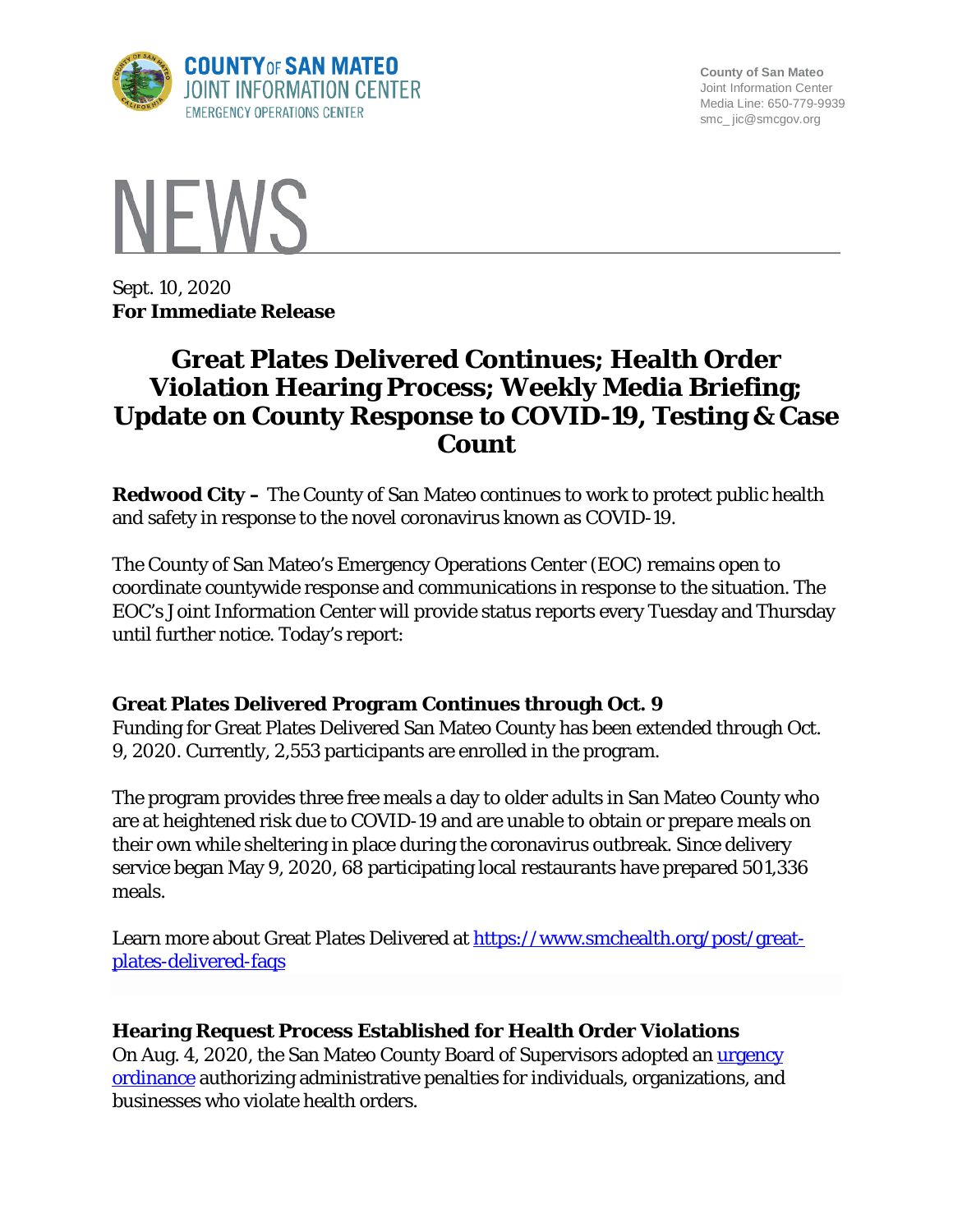Those who receive an Administrative Citation and wish to appeal, must submit a [Request for Hearing form](https://cmo.smcgov.org/sites/cmo.smcgov.org/files/CMO%20Health%20Hearing%20Form-fillable.pdf) along with the fine amount as a deposit within 14 days of when the Administrative Citation was issued.

# **COVID-19 Testing Resources Available Sept. 11 - 18**

San Mateo County's no-cost COVID-19 testing is available without restriction to anyone. It is advisable to schedule an appointment at least 72 hours in advance with Verily/Project Baseline, San Mateo County's testing provider at<https://bit.ly/2xk73OL>

If you don't have access to the internet, there may be a volunteer on site who can assist you. The following locations are open 8 a.m. to 3 p.m.

**East Palo Alto: Sept. 11, 17 & 18** 2160 Euclid Avenue

**San Mateo: Sept. 14** San Mateo County Event Center 1346 Saratoga Drive

**Daly City: Sept. 15 & 16** Jefferson Union High School District Office 699 Serramonte Boulevard

**Additional Testing Opportunities:** Stanford Medicine offers testing options for both Stanford patients and the public. First responders and essential workers will be given priority for testing and results delivery, regardless whether the individual is a Stanford patient. Visit [Stanford Medicine's page](https://stanfordhealthcare.org/discover/covid-19-resource-center/health-care-professionals/first-responders-essential-workers-resources-testing.html) for more information.

**Important Note:** If you have any form of health insurance, your first stop for testing should be your primary care physician or local medical clinic. This is the best way to get follow-up care right away, and you may also get your results faster.

# **County Manager's Media Briefing on YouTube**

The Sept. 9, 2020, media briefing on the County of San Mateo's response to COVID-19 hosted by San Mateo County Manager Mike Callagy can be viewed at <https://youtu.be/vezSmFha9Mo>

Subscribe to the County's YouTube channel at <https://www.youtube.com/user/sanmateocountygov>